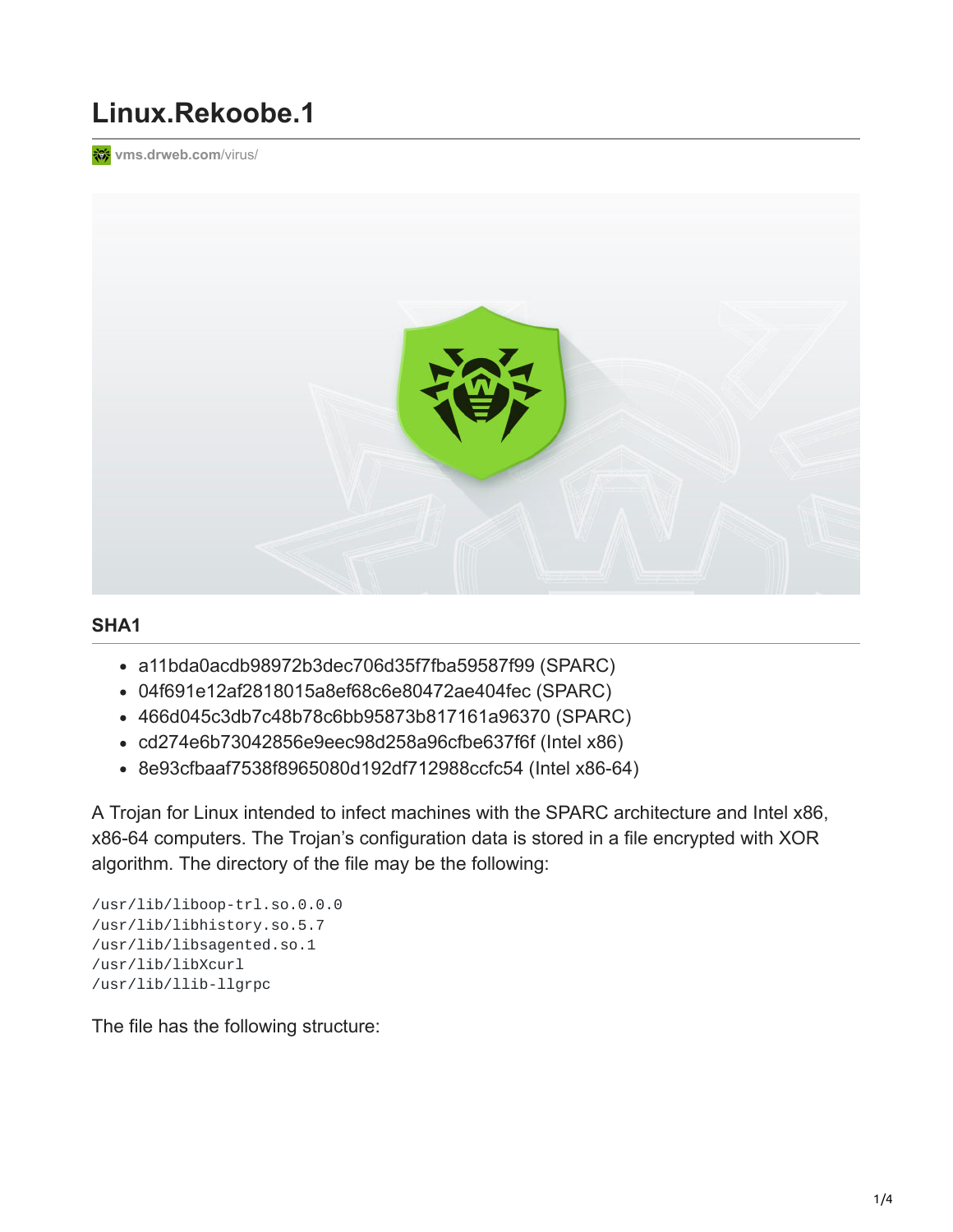SECRET value MAGIC value PROXYHOST value PROXYPORT value USERNAME value PASSWORD value ENDPOINT value SERVER\_PORT value CONNECT\_BACK\_DELAY value

Instead of the "value" variable, it contains the value of the corresponding parameter. Once data from the configuration file is received successfully, the Trojan refers to the C&C server for commands with an interval specified by the CONNECT\_BACK\_DELAY parameter. The address of the server is specified by the ENDPOINT parameter. If a value of the PROXYHOST parameter is not "none", connection to the server is established via a proxy server, authorization data for which is also extracted from the configuration file.

The connection to the C&C server begins with sending of the MAGIC parameter from the configuration file and reception of a 40-byte response. Then 40 bytes are split into two blocks, which are used for AES context initialization: one block is for the received data, and the other, for the sent one:

```
int __cdecl AES_Init(st_aes_ctx *aes_ctx, char *data, char *salt)
{
  ...
  if ( RecvPacket(fd, buffer, 40, 0) != 1)goto err_occured;
  *(\text{LOWORD *})dec\_salt = *(\text{LOWORD *})buffer;*(\text{LWWORD} *)\&\text{dec}\_\text{salt}[4] = *(\text{LWWORD} *)\&\text{buffer}[4];*(\text{LWWORD} *)\&\text{dec}\_\text{salt}[8] = *(\text{LWWORD} *)\&\text{buffer}[8];*(_DWORD *)&dec_salt[12] = *(_DWORD *)&buffer[12];
  *(_DWORD *)&dec_salt[16] = *(_DWORD *)&buffer[16];
  *(\text{_DWORD *})enc_salt = *(\text{_DWORD *})&buffer[20];
  *(\text{LWWORD} * \text{) \&\text{enc}\_\text{salt}[4] = *(\text{LWWORD} * \text{) \&\text{buffer}[24];*(\text{_DWORD *})&enc_salt[8] = *(\text{_DWORD *})&buffer[28];
  *(_DWORD *)&enc_salt[12] = *(_DWORD *)&buffer[32];
  *(_DWORD *)&enc_salt[16] = *(_DWORD *)&buffer[36];
  AES_Init(&aes_ctx_encrypt, secret, enc_salt);
  AES_Init(&aes_ctx_decrypt, secret, dec_salt);
  ...
}
```
where the AES Init function generates an encryption key based on the SHA1 value from the "secret" parameter and the sent enc\_salt or dec\_salt block: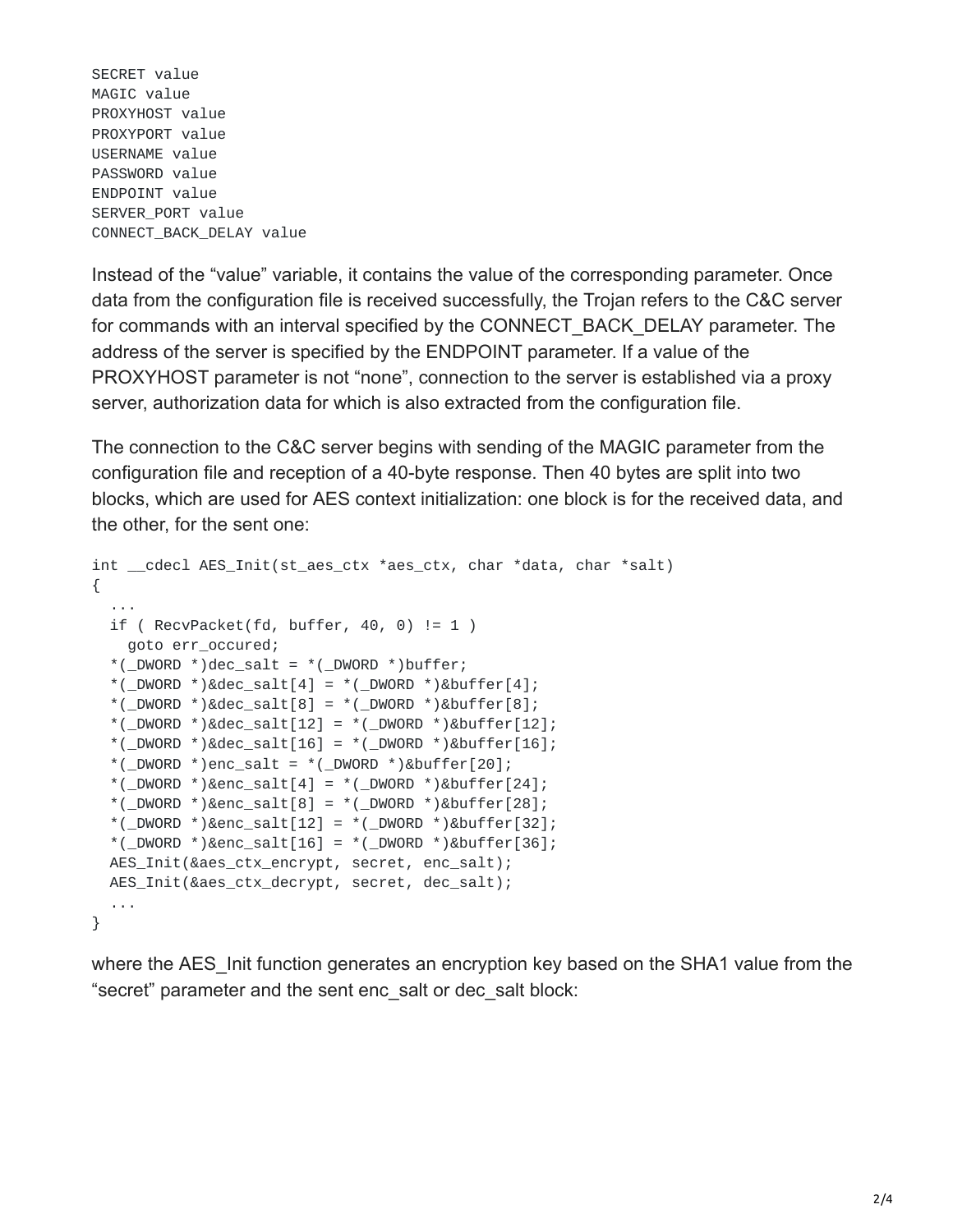```
int __cdecl AES_Init(st_aes_ctx *aes_ctx, char *data, char *salt)
{
  ...
  sha1_init(&ctx);
  sha1_update(&ctx, data, strlen(data));
  sha1_update(&ctx, salt, 0x14u);
  sha1_final(&ctx, hash);
 AES_InitKey(aes_ctx, hash, 128);
  ...
}
```
The AES Init function for every AES context also creates two special 40-byte blocks which are later used as a signature. For that, 40 bytes with 0x36 value are added to the verify\_1 array, and 40 bytes with 0x5C value are added to the verify\_2 array. Then the first 20 bytes of every array are encrypted with XOR algorithm containing the corresponding 20 bytes of the AES key.

All the later information transmitted either side during the established connection will be sent as specifically formed packages.

The first received package contains 16-byte identifier. The Trojan compares it with an identifier already stored in its body. If the match is found, the malware sends verification to the server.

Once the connection to the C&C server is established, the Trojan attempts to get a command from the server. Upon receiving a command number, the first two bytes are ignored, and the third one stands for a command identifier.

During the reception of a package from the server, the malware acquires 16 bytes, which are encrypted in AES-CBC-128 mode. The first WORD (MSB) of the received buffer is the size of the next data block (the size parameter).

After this, the Trojan calculates the package size by the "packetsize = size + 2 bytes + alignment" formula and receives the data of packetsize + 4 bytes size in the same buffer using offset of 0x10 bytes from its beginning. The last 20 bytes are the signature.

In order to verify the signature, the modification of its first DWORD is as follows: the first three bytes are replaced with zeros, and the forth one contains the package number (the Trojan records the amount of the received and sent packages in the corresponding AES contexts). Then the buffer that received the data and where DWORD was modified is used for generating of SHA1 hash (buffer is specified as "buffer"):